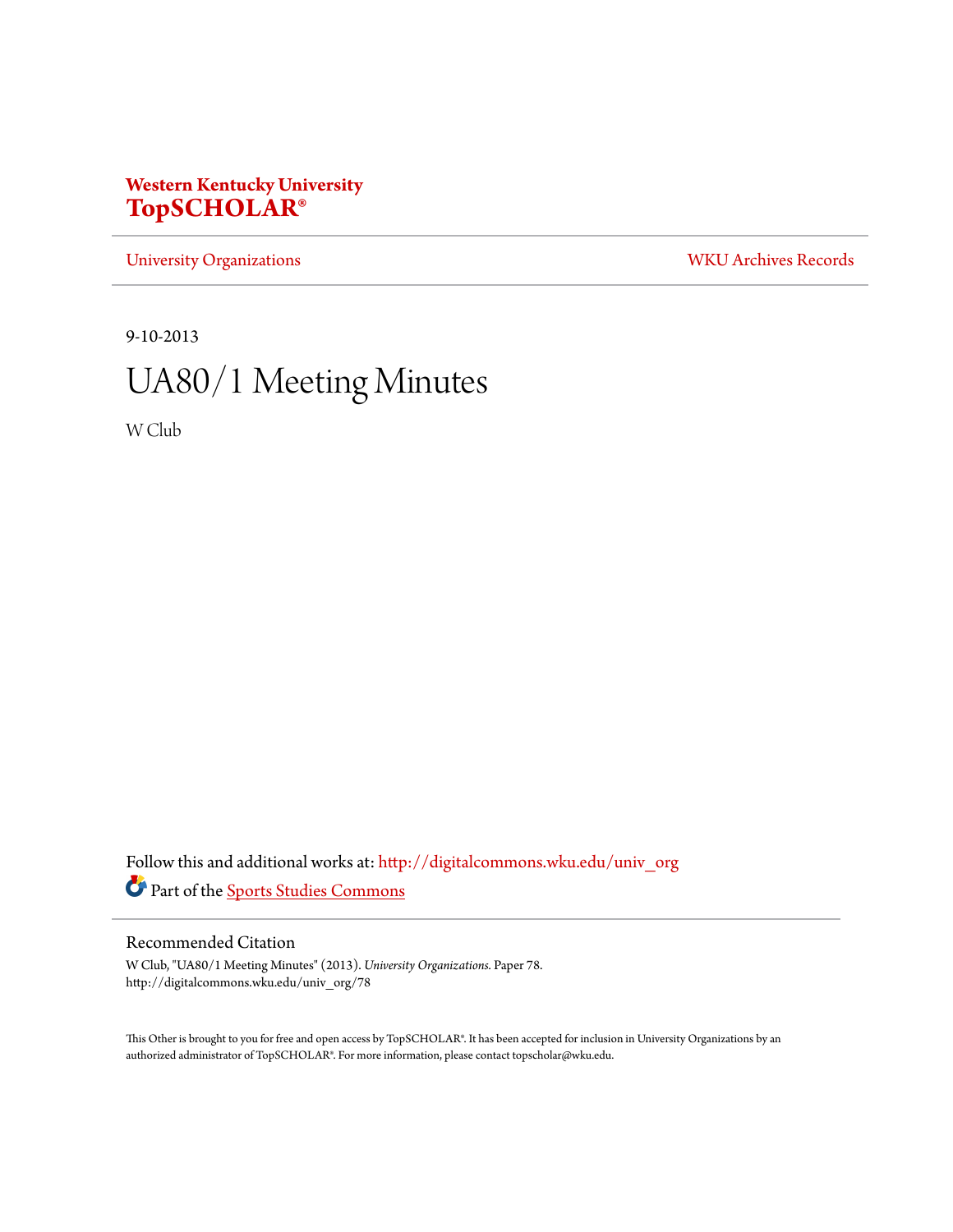## AGENDA

### WKU ALUMNI W-CLUB BOARD OF DIRECTORS MEETING

September 10, 2013 (Tuesday) / 8:00 am / Conference Room / Meyer Mortgage

Attendance:

- 1. Approval of Minutes (August meeting)
- 2. HAF Report (Jim Clark)
- 3. Sports Report (Pam Herriford)
- 4. Committee Reports
- Finance Committee (Bill Edwards, chair)
- Membership Committee (Jared Holland, chair)
- Recognition Committee (Pam Herriford, chair)
- Development/Marketing Committee (Matt Idlett, chair)
- Special Projects Committee (Mike Montgomery, chair)
- 5. Old Business
- Sponsorships
	- Football Hospitality new location; chores; volunteers, etc.
	- Brunch & Hall of Fame
	- Basketball Hospitality
- Membership Drive
- Facebook Page group
- 6. New Business
- Homecoming Brunch & Hall of Fame Inductions (Just)
	- Inductees update
	- $\cdot$  Edwards Award  $-$  honoree (?)
	- Just Award honoree (?)
	- Emcee Asher (?)
	- Honorary Members
	- Candidates/selection new Board member ... President-Elect
- Summit Award
- 7. Next Meeting(s) —
- 8. Motion to Adjourn

 $-$  ADJOURN  $-$